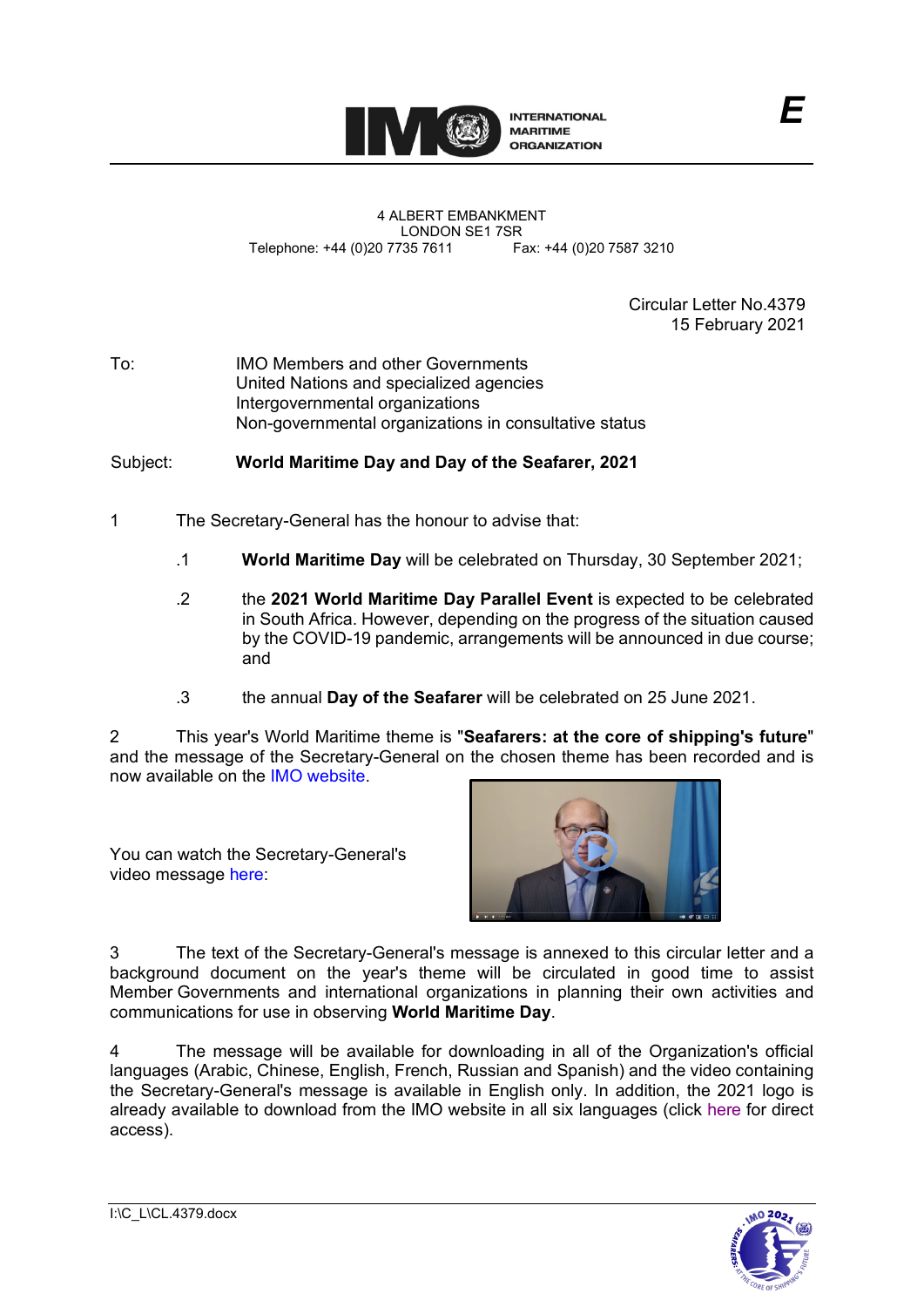5 In order to raise awareness of seafarers' vital role and to increase their visibility, IMO is launching an online campaign which will focus on a seafarer's profile every quarter, sharing their points of view on general issues and specific topics. IMO stakeholders and the general public will be invited to engage on social media by using the hashtag #WorldMaritimeTheme and comment on these posts with their thoughts towards the questions posed to each seafarer. The first profile is already available on the IMO website (click [here](https://wwwcdn.imo.org/localresources/en/MediaCentre/Documents/World%20Maritime%20Profiles%202021_Matt%20Forster_final.pdf) for direct access) and the interview can be watched [here.](https://bit.ly/37ngUlQ)

6 Furthermore, Member Governments and observer international organizations are encouraged to organize, wherever possible, suitable events throughout the year to celebrate **World Maritime Day** and inform the Secretariat as early as possible of any planned activities. Social media participation is also encouraged via Twitter, by using the hashtag #WorldMaritimeDay. Photographs of the events can also be sent to: [media@imo.org](mailto:media@imo.org)

7 The 2021 Day of the Seafarer campaign will continue to encourage governments to support seafarers amid the pandemic but will expand its message towards the post-pandemic recovery, calling for a **fair future for seafarers.**

8 This angle will provide IMO and the wider maritime community the opportunity to talk about issues that are now and will still be relevant to seafarers even post-pandemic, such as fair treatment of seafarers, fair working conditions (including implementation of the ILO's Maritime Labour Convention, 2006, fair access to training, safety and well-being of seafarers, etc.).

9 The campaign will be driven across all social media platforms and the hashtags #FairFuture4Seafarers and #DayoftheSeafarer will be used and promoted. Further details of the campaign on how to participate, together with a variety of materials and "content opportunities" to assist participation, will be posted in due course on the IMO website at [www.imo.org.](http://www.imo.org/)

\*\*\*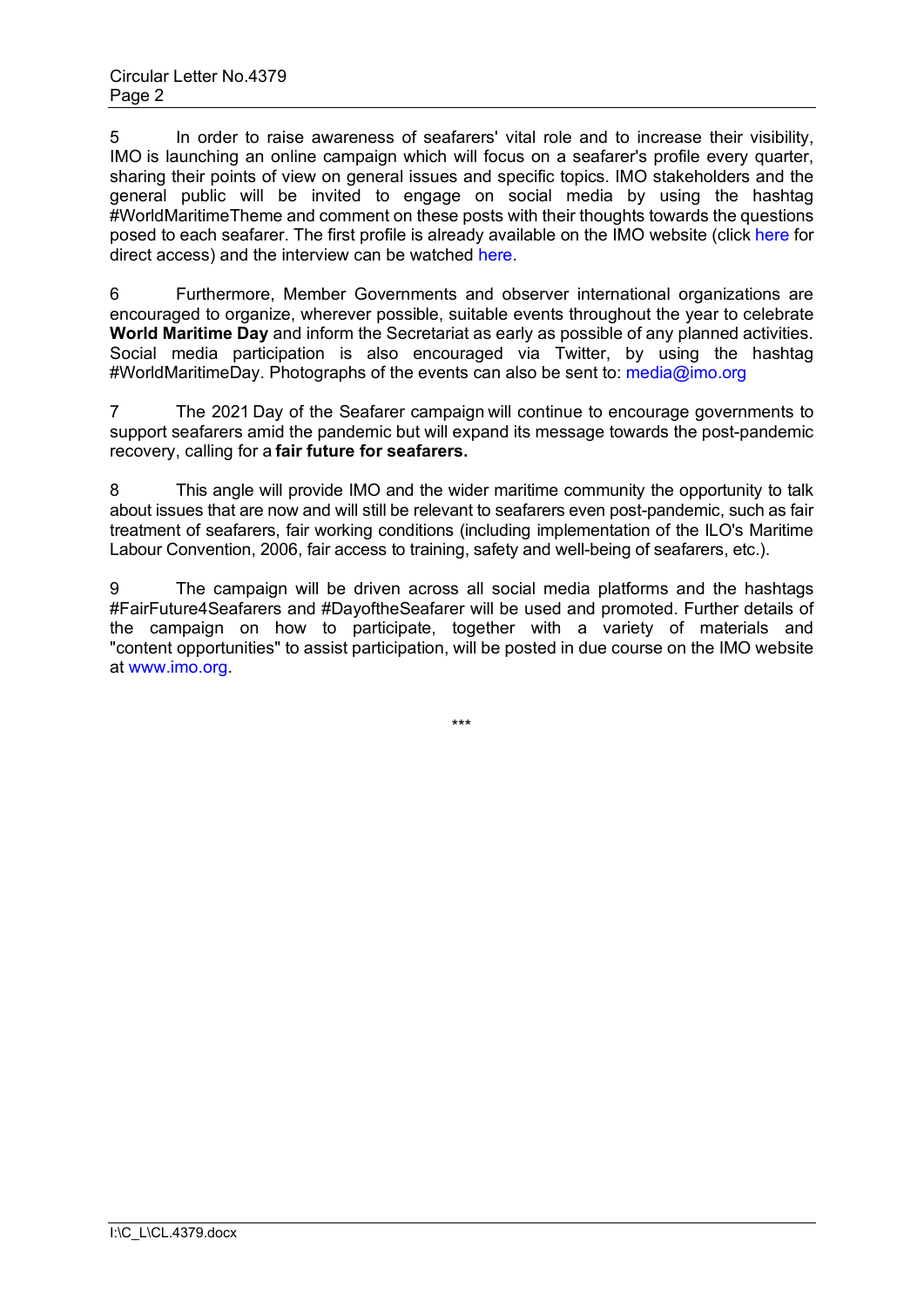## **ANNEX**

## **WORLD MARITIME THEME FOR 2021 SEAFARERS: AT THE CORE OF SHIPPINGʹS FUTURE**

## **A message from Kitack Lim Secretary-General, International Maritime Organization**

Ladies and gentlemen,

As we begin a new year, the COVID-19 pandemic still holds sway, with many countries subject to lockdowns and travel restrictions.

The development of various vaccines offers the first gleams of hope, although for many seafarers, the situation is still desperate. Hundreds of thousands cannot leave ships; whilst many others cannot join. Abandonment of seafarers reached record levels in 2020. This humanitarian crisis threatens global trade and safe navigation.

We all must do better to support our brave professionals who continue to deliver global trade. The dedication and professionalism of more than one and a half million seafarers worldwide deserve our great admiration and gratitude – but most importantly, immediate action.

A first step would be for all countries to designate seafarers as key workers, as outlined in the United Nations General Assembly Resolution adopted in December. To date, just over 50 IMO Member States have done so.

We need more Governments to step up. Key worker designation is crucial to ensure prioritization for vaccination. Once again, I strongly urge Governments to designate seafarers as key workers.

With the development of vaccines, there is a need for further cooperation and concerted efforts to facilitate the vaccination of seafarers. IMO stands ready to work with all stakeholders on these emerging issues.

But seafarers have not only been impacted by the pandemic, their lives have also been put at risk in other ways – one major issue being piracy incidents, costing lives and traumatizing many more who have been held hostage or are still in the hands of their attackers.

We need to do more and IMO has decided to make 2021 a year of action for our seafarers.

This year's World Maritime Theme – "Seafarers: at the core of shipping's future" – is dedicated to the seafarers who have shown tremendous fortitude and determination in continuing to deliver global trade throughout this global crisis.

At IMO, seafarers have always been at the centre of all our work – be it in the area of safety, maritime security, or environmental protection.

However, this year, we want to shine a light on the significance of the human element to the safety of life on board ships and the importance of ensuring an appropriately trained and qualified future workforce, ready to meet the challenges and opportunities of digitalization and automation. We will also place a special focus on seafarersʹ well-being, an area highlighted by the plight of seafarers during the COVID pandemic.